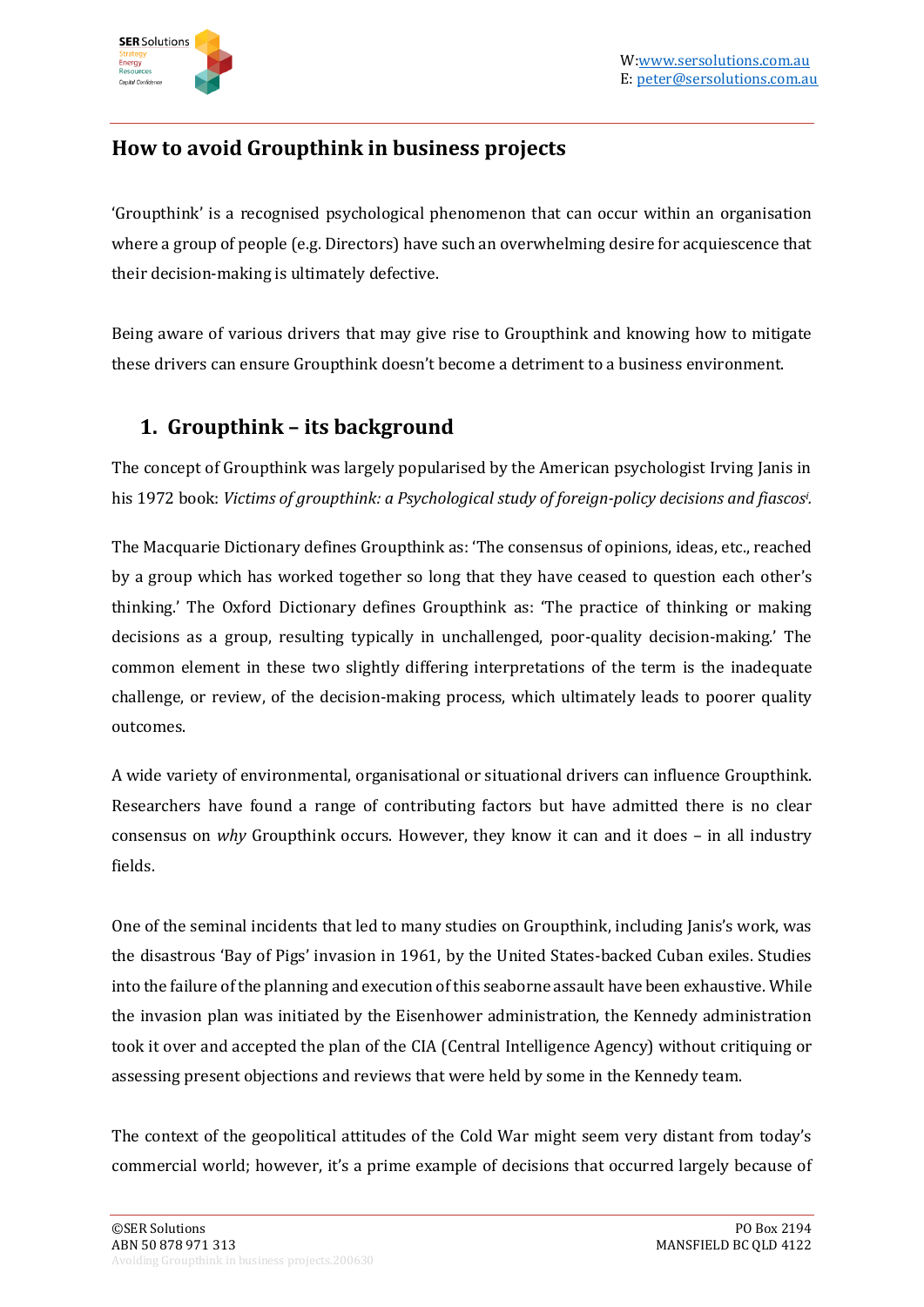Groupthink, which prevented contradictory views from being expressed and subsequently evaluated.

### **2. Groupthink in a business context**

There are many influences that act directly on the Management Team of any business, as there is a strong need to perform and constantly perform well. This is understandable in any competitive business environment.

A small sample of the influences on the business leaders and decision-makers include:

- Customer demand
- Investor expectations
- Financier's controls
- Market environment
- Competitor's performance or intentions
- Current organisation performance
- Change in expected technical performance
- New and divergent information becoming available

The way these influences are handled can become a problem when the *need to perform* is so strong, that the plans prepared by the Management Team to meet their business objectives are held in reverence *without sufficient challenge.*

The businesses at highest risk of submitting to Groupthink are those undertaking a major financially dependent change. Examples might include *start-ups* wishing to capitalise on a certain product innovation, acquisitions of competitor companies, and *greenfield development* of a mineral product from a defined mineral deposit.

# **3. Evidence of Groupthink in action**

In recent conversations with clients and colleagues, the issue of Groupthink has been revealed indirectly on several occasions. Discussions about major project undertakings were supported by statements of a 'small and experienced Board' controlling the project delivery. What was concerning in these discussions was the absence of a nominated Sponsor and any review process that was conducted within the Board's meetings. The underlying impression was that individual's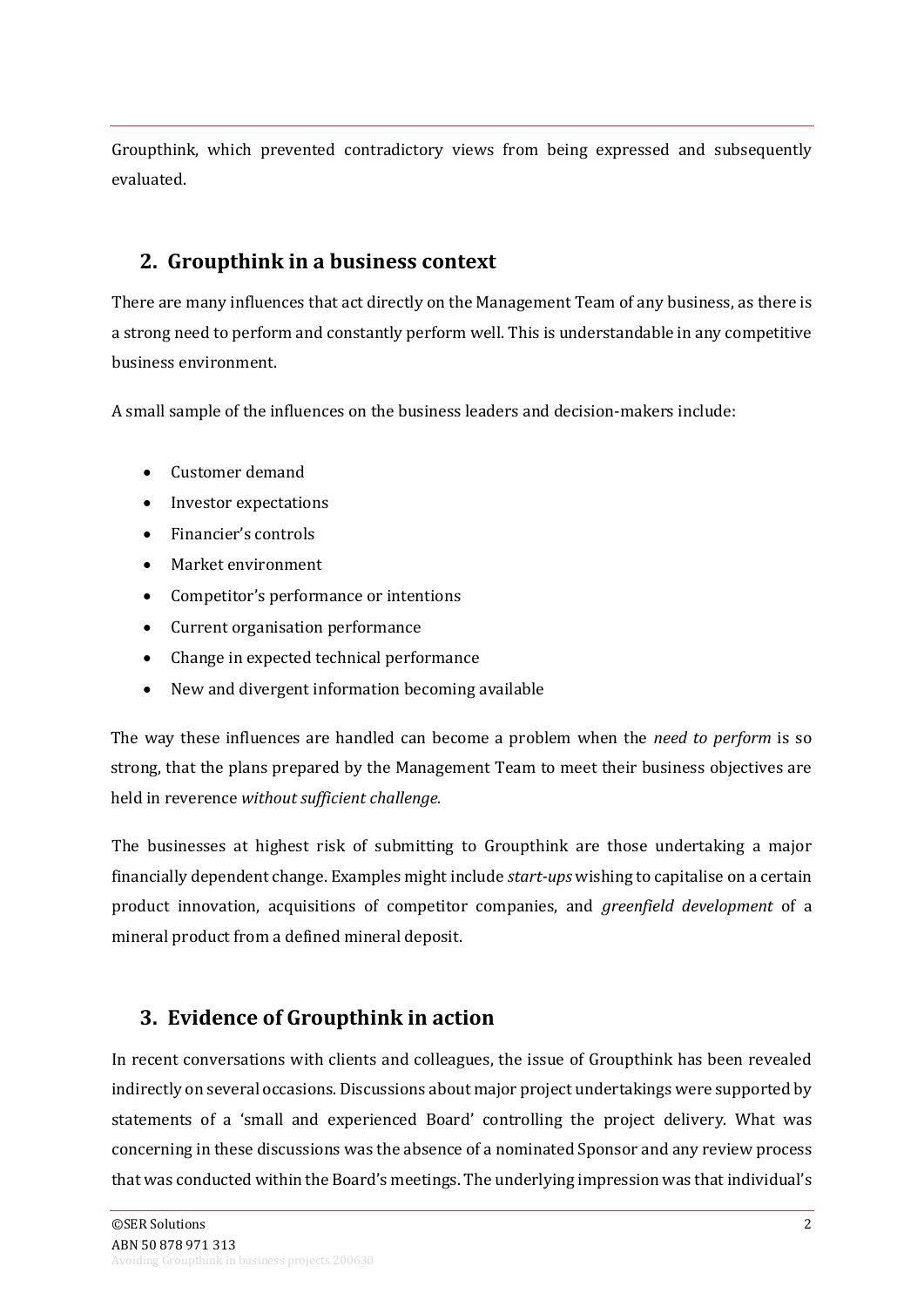career *time in the market* sector was *sufficient qualification* to ensure appropriate critical review. It was noted that the chemical process under discussion *had not* been implemented in Australia before.

Such assumptions represent a warning sign that need to be recognised and taken seriously, once discovered. A careful and objective assessment is necessary to ensure that any current adopted plan is robust and has *endured enough scrutiny* to deliver the intended outcome with minimal risk.

### **4. How to control Groupthink**

One of the positive outcomes of the 'Bay of Pigs' fiasco was that President John F. Kennedy took preventative action to avoid future repetitions of this Groupthink bias in his planning teams. He implemented various changes to the way that plans were developed, debated and agreed upon.

Some key measures he made included:

- Removing himself as decision-maker from the planning process and only hearing the plan when presented for endorsement.
- Bringing in external advisors to review the plan and critique the details of it during development.
- Breaking the planning group into sub-groups and having those sub-groups interact with members of their own staff or teams to ensure wider communication and collection of views. The teams were encouraged to identify deficiencies in the plan presented and then offer solutions to resolve them.

# **5. Group behaviour studies**

As previously noted in the business context, when a group of planners are subject to significant external influences, their ability to insulate themselves from the effects of that influence may be low. The resultant outcome of planning and decision-making in this environment may be redirected by that influence and hence be sub-optimal. An example of this situation may be the competing demands of a company's Board to balance the external influence of investor's expectations (i.e. higher and more frequent dividend returns) with the need to retain sufficient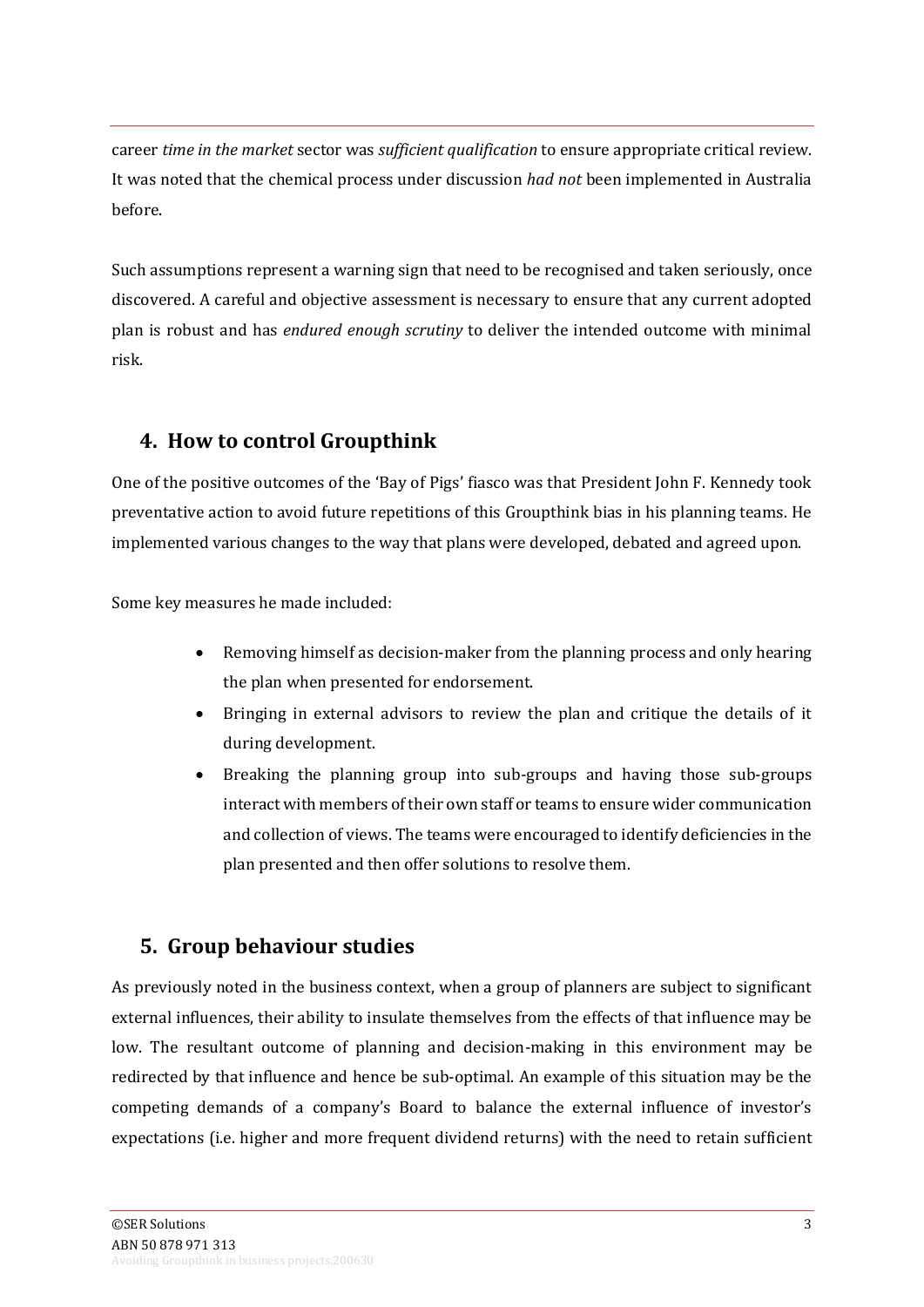capital to manage the immediate needs and additional future demands. This situation is relevant to the earlier mention of a greenfield mineral processing project.

A known psychological behaviour of co-operative or self-reliant groups subjected to common external stressors is the increased *bonding and internal support for one another*<sup>ii, iii</sup>.

Haslam and Reicher (2006) describe the situation where teams of confident, capable individuals are often drawn closer together to unite against the *external pressures*. This generates mutual support within the team and the desire to share the load according to the capability and capacity of the team member. This mutual support provides the strength of the team to meet the external pressures while continuing to focus on achieving their objective. But it may also have the undesirable effect of having too many 'problem-solvers' and too few 'reviewers'. A similar finding is reported by Driscall and Salas (1991), where they discuss many earlier studies of teams resorting to an internalised focus of *centralised authority* under external stress.

In Dr Edward de Bono's 1985 book: *Six Thinking Hats*iv, he wrote of six 'hats' to allude to the types of *thought processes* we adopt preferentially or under certain roles or circumstances.

In a team, it is preferable to have a mix of approaches (or de Bono's hat colours) to provide a rich and healthy combination of analyse, plan and review. The two hats that work more often in sequential combination are the Black and the Green hats.

Black brings *critical judgement* to the mix, and Green brings new ideas. The combination of new ideas (Green) being critically reviewed (Black) results in the *critical challenge* to the current plan development. It also provides balance to ensure that a range of options are considered, not just the strongest advocated. The Green "…what if..?" input provides meaningful stimulation to others in the group. Black's critical review ensures the ideas are pragmatic and workable.

When a team is intensely focused on *battling the external influences* and is determined to achieve their goals, there may be a tendency to *lessen the balanced input* of the review-thinking that the Green hat brings. The Black critical thought used to develop the solution takes precedence. This diminished internal review can then lead to sub-optimal outcomes.

The result is Groupthink.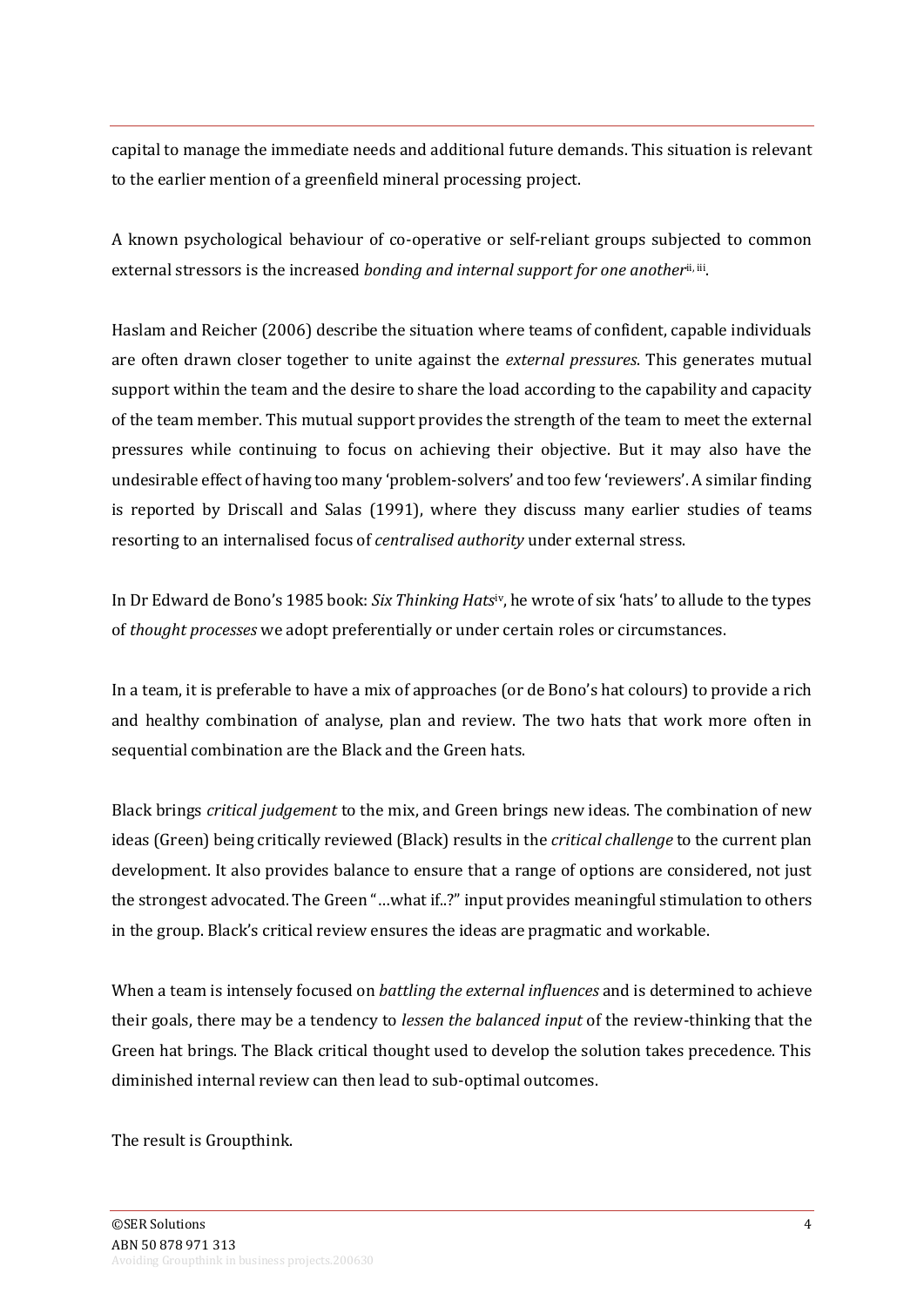#### **6. Groupthink in small Management Teams**

Let's look more closely at the challenges that cause greater stress to many small Management Teams and how these challenges can often generate Groupthink.

While all company Management Teams endure stressors from time to time in their usual business environment, some points in a business cycle generate higher stress than others. Two immediately relevant periods of higher than usual stress are during *start-up* and during a period of *trading decline*, for instance the current Covid-19 response or when commodity prices fall below the direct cost of production. The former has been described earlier and the consequence of the latter is fairly self-evident. Continuing to produce and market at a loss is not a situation many companies can endure.

Start-up companies, which rely on a major project to be undertaken to commence trading, provide a case study in management stress. Often these companies are headed by their founding Directors. These founders are often committed both emotionally and financially to the company. The combination of these conditions tends to result in an increased personal commitment by those office bearers to the company's performance. The result is often self-imposed or selfperceived stress, which affects others in the Management Team.

Following this scenario, let us consider the Board of an emerging junior mining company that plans to develop its resource to production status.

There is a large initial investment cost to establish the mine site and its immediate processing plant. The company relies on external investor funding to establish the site. The process of obtaining funding from financial institutions, private investors, venture capitalists and shareholders via capital issue requires the company to make certain commitments and projections of performance to gain trust. This process itself is a high stressor for any team.

On top of this already stressful process, the small management and owner team has much invested in making their vision a reality. This is understandable. As Directors, they are accountable to many and are under pressure to ensure their stated targeted performance is achieved. The drive to achieve these targets is enormous.

Therefore, this environment often gives rise to Groupthink.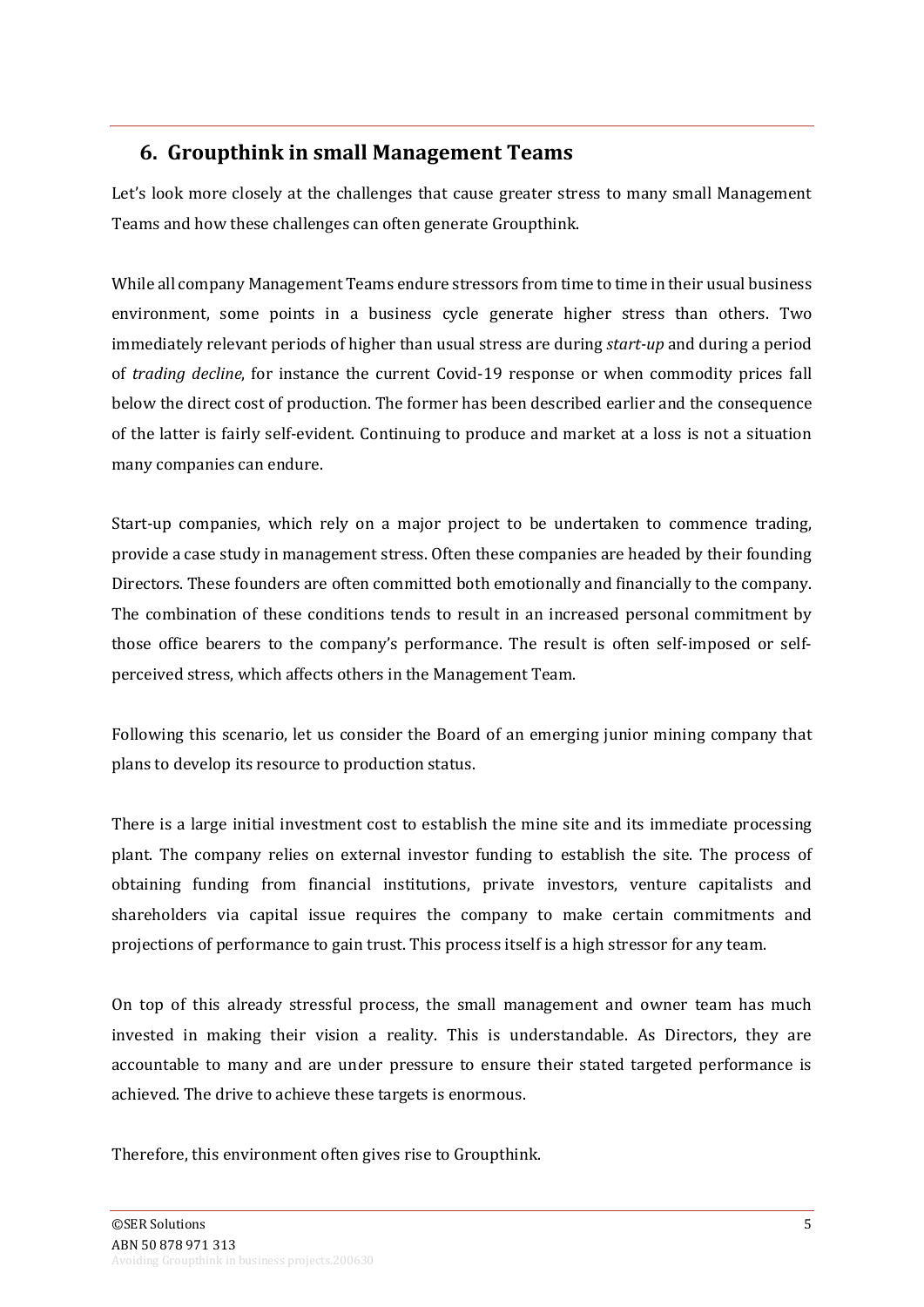At this developmental stage of the business as a going operational concern, it is commonplace for many of the performance projections to be made with best available information, experience, and optimistic but sound intent. Natural resources display variable characteristics and some early assessments and experienced predictions may not be achieved in later production. Predicted performance targets will often be revised as better information becomes available, when the level of development of the business project increases. This may result in changes to planned infrastructure or process, resulting in consequential recalculation of costs. Costs rise, available budgets becomes insufficient, and a critical point is reached where the initial financial predictions may not be met.

This is not an uncommon scenario for start-ups, or a major expansion in smaller companies. Forensic process review of the events leading to this situation frequently identifies management optimism and a narrow focus on the immediate activities, which ultimately creates *vision barriers*. These barriers impede problem identification and risk management.

This is a situation where the application of de Bono's 'six thinking hats' is beneficial. The reviewthinking hat (Black) is an essential tool here, as it drives thorough risk assessment and mitigation management approach.

As many psychological studies have concluded, it is often observed that these high-stress conditions give rise to centralised authority. The resulting behaviour is likely to see the Board decisions follow the will of the most senior, usually the Chair, or one of the founding Directors. This is not an environment where challenge and dissention are likely to be welcome. The environment is most likely to produce *acquiescence* from Directors of *perceived* lower status or experience in the relevant technical details.

On the whole, this is a fertile environment for Groupthink.

Consider some possible attributes that may support Groupthink in this scenario:

- Extreme external pressure to succeed in achieving performance.
- Personal reputational stake.
- Individual Director's considerable personal business experience, but experience that may not be directly relevant to existing conditions or objectives.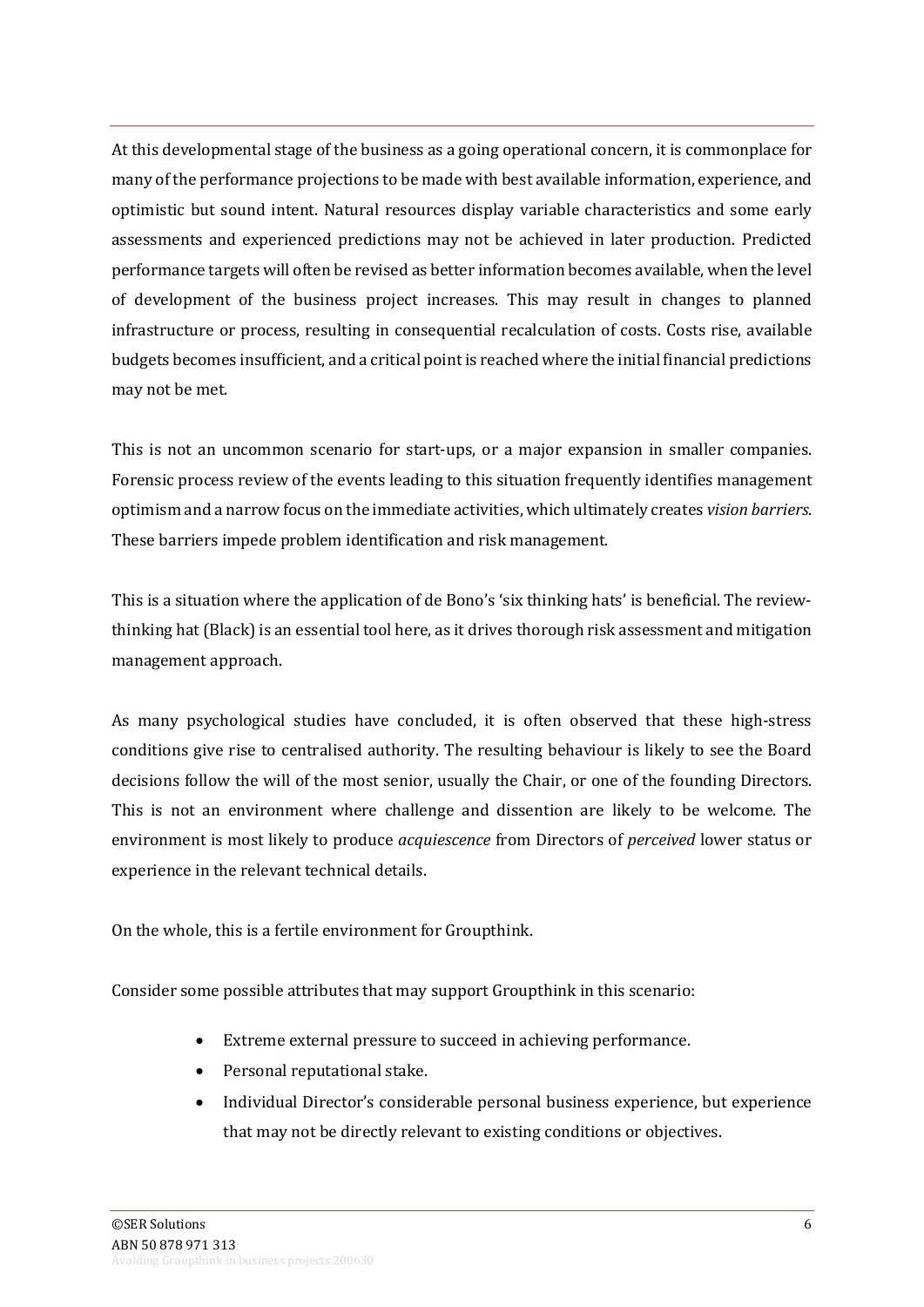- Personality differences and characteristic behaviours of individuals who may not accept review or challenge readily.
- An untested perception that the engaged external consultants have the same commitment, stake and expectation of results that the Board holds.
- A lack of detailed knowledge of the subject matter, which leads to shallow review questions (ignorance of one's own limitations).

# **7. Mitigation steps to reduce Groupthink**

With relatively few additional actions or discussions, most groups can substantially reduce the occurrence of Groupthink.

As President Kennedy concluded, the following critical steps need to be employed to minimise the risk of Groupthink:

- a. The Board Chair is best placed to remove themselves from the details of the solution generation. The Board presenting the solution for decision will be better prepared by a principal Director accountable for direct oversight of the project's management. This role is called the 'Sponsor' in project management terminology. By having the Sponsor as the interface between project and Board, it permits the remainder of the Board to act more readily in a review role (i.e. Black hats) allowing issues for decision to be presented and considered by others in a constructively critical manner. The Chair may then decide the final outcome, based on the evidence and debate presented openly.
- b. External advisors to be employed to review the process and outcome at critical points within the project lifecycle. These advisors are given complete access to the project team and their output, to evaluate methodology and quality of the project team's consideration. The advisors report back to the Board. The Board must exercise suitable control over these advisors and hold them to account in performance of their duties. The Board must not fall prey to the misconception that by engaging external advisors, the accountability of outcome transfers to the advisors.
- c. The management of the project delivery must be conducted by a Director assigned the duties of Sponsor. This ensures the Project Manager has the necessary level of direct senior management support they need to exercise their duties. It also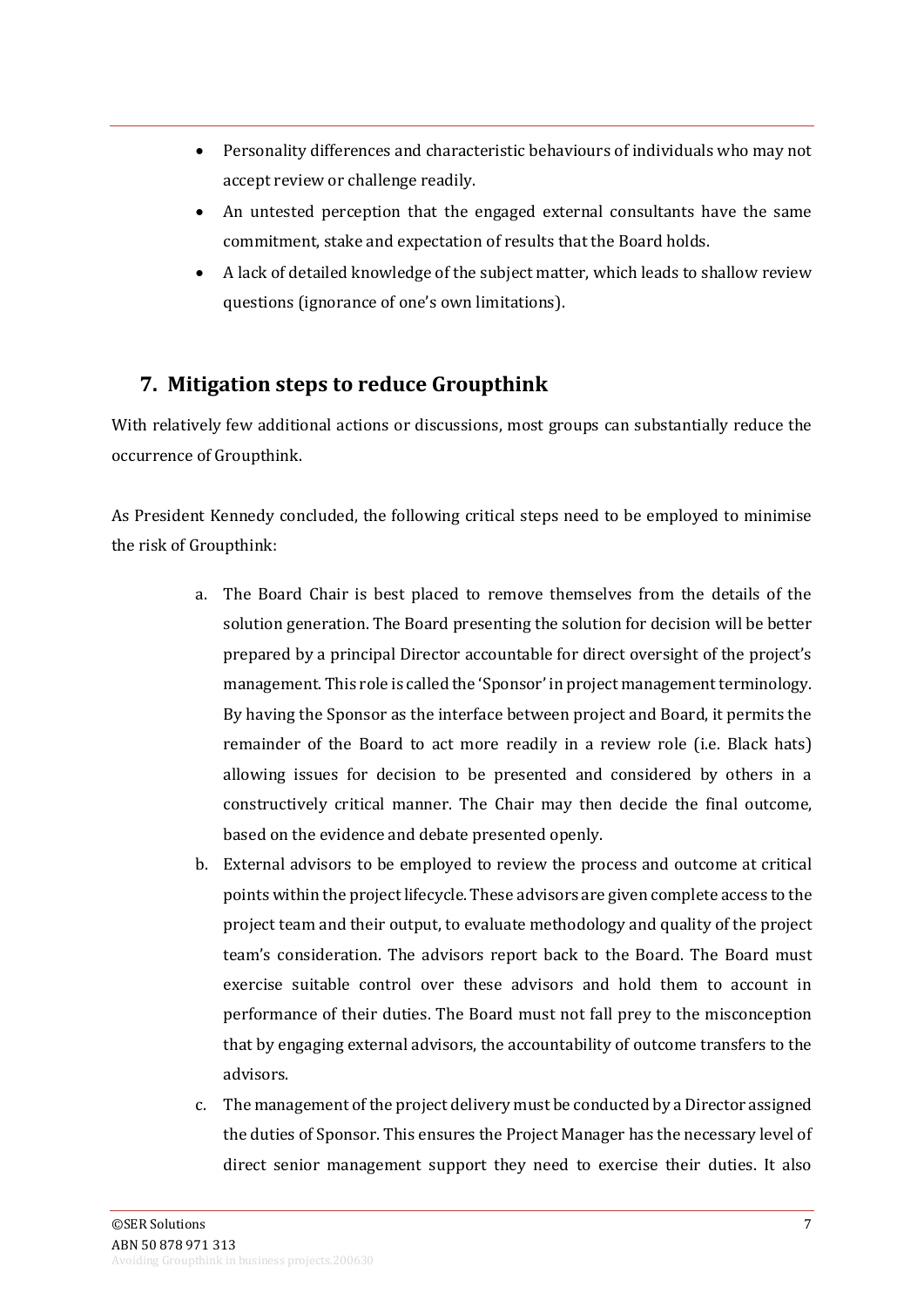ensures that the Board has full vision of the progress, issues and performance of the project team, through the Sponsor's communication. This is a critical management arrangement irrespective of utilising internal or external parties as the project delivery team.

In addition to the preceding requirements, there is a vital consideration that every Board or Management Team in such a situation must accept. That is, *they* are wholly *accountable* for the outcome of the project. No amount of careful contractual wording or negotiation can move the real risk of outcome from the Company to the contractor.

The contractor will have certain defined performance criteria to be met, but successfully achieving these alone will not necessarily guarantee the project's success. The contractor will always have a different motivation and measure of success than the Board.

With that knowledge, the Board and the Sponsor must accept direct accountability for the management and outcome of the project. Employment of the above steps will greatly influence the project's ongoing performance and final outcome.

#### **8. Conclusion – welcoming critical review**

It is understandable that the Management Team becomes strongly focused on critical, major investment projects that will benefit their business. Ensuring the plans are formulated to *achieve the optimum outcome* requires assessing the proposed solutions with *clear objectivity*.

To ensure sufficient management of risk is applied, the Management Team must work to achieve an environment where *critical review* is both welcomed and exercised thoroughly. Following President Kennedy's conclusions, the employment of experienced and capable external review consultants can make a major difference in achieving the desired business objectives.

Remarkable people have made mistakes in the past due to Groupthink, but they have corrected them through due process. We need to take their lessons to heart and not repeat failure when we have better guidance.

To paraphrase the African proverb, if you want to go fast without doubt, go alone with no 'critical review'. But if you want to go far with certainty, go as a team with 'critical review'.